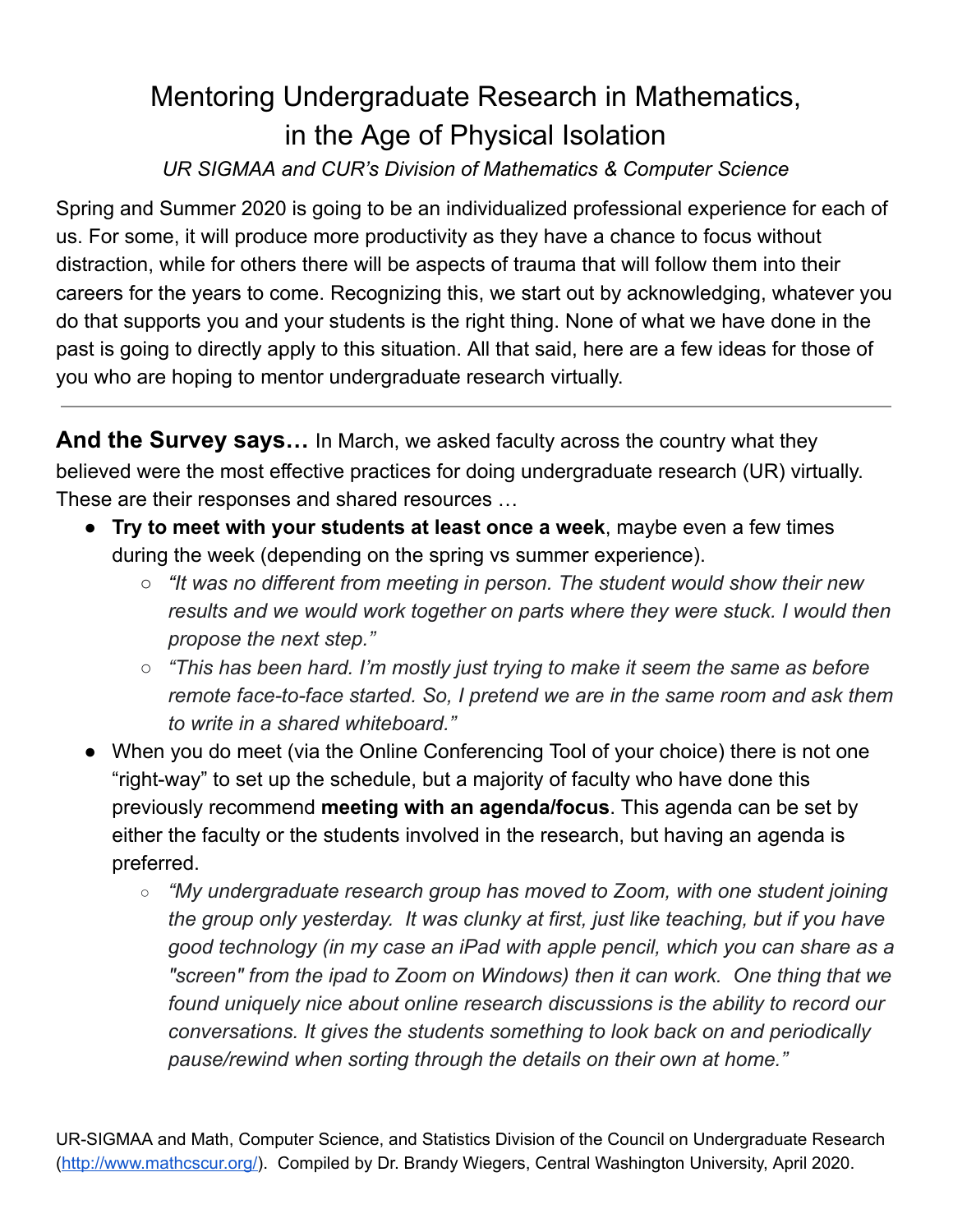- *○ "Plan to have regular check-ins and well-defined tasks for students to work on between each meeting."*
- *○ "I found video meetings to be much more helpful than just email, etc., in keeping a sense of comradery."*
- **To track the progress of students, they should have some form of online research journal or LaTeX file with comments, sharing their work.** All faculty surveyed recommend students use **Overleaf.com.** Beyond that, there is not one perfect tool to set up this documentation progress. Additional software recommendations included:
	- Google Suite (Google Docs, Sheets, Blogs)
	- Dropbox or other shared folder
	- Coauthor by Eric Demaine <https://github.com/edemaine/coauthor/>
	- A faculty member also reminded us that the students often have their own ideas about what tools we should use. Try their suggestions, since they may be productive when utilizing their own ideas. For example, some students recommended Discord (a gaming software) or Slack
	- Use Online Conferencing Tool Shared Whiteboards
	- *○ "I think teams will maintain a journal/overleaf document with greater integrity than they would at a single location."*
	- $\circ$  "Since my student was on his own and could not sit in my office. I felt that the key *was to keep the goals quite small in the beginning. If there was an email exchange indicating a goal had been met, then the next one was already in mind. Another key for me on any student project is that you need to be pretty sure you know how to solve the problem (at least the first part) if you just sat down for a day or so. That makes it easy to guide. Done right, the student still makes the discoveries and progresses. Eventually, they own it and start asking questions. P.S. Our outcome was good in the sense that there was a paper."*

**Beyond the logistics of mentoring virtual undergraduate research, we asked our experienced faculty to talk about how we can support and encourage each other while doing this work. As one faculty member said, "***I am confident the research goals can be attained. The social experience is the challenge.***" Here are a few recommendations:**

*● "Have frequent discussions with the students to put the research in context, reminding everyone what was previously known and what is not known. When a new conjecture or proof is made, emphasize how no one knows this except us! It's new knowledge! Students need to hear this. It energizes them! And it helps us, the faculty, as well.*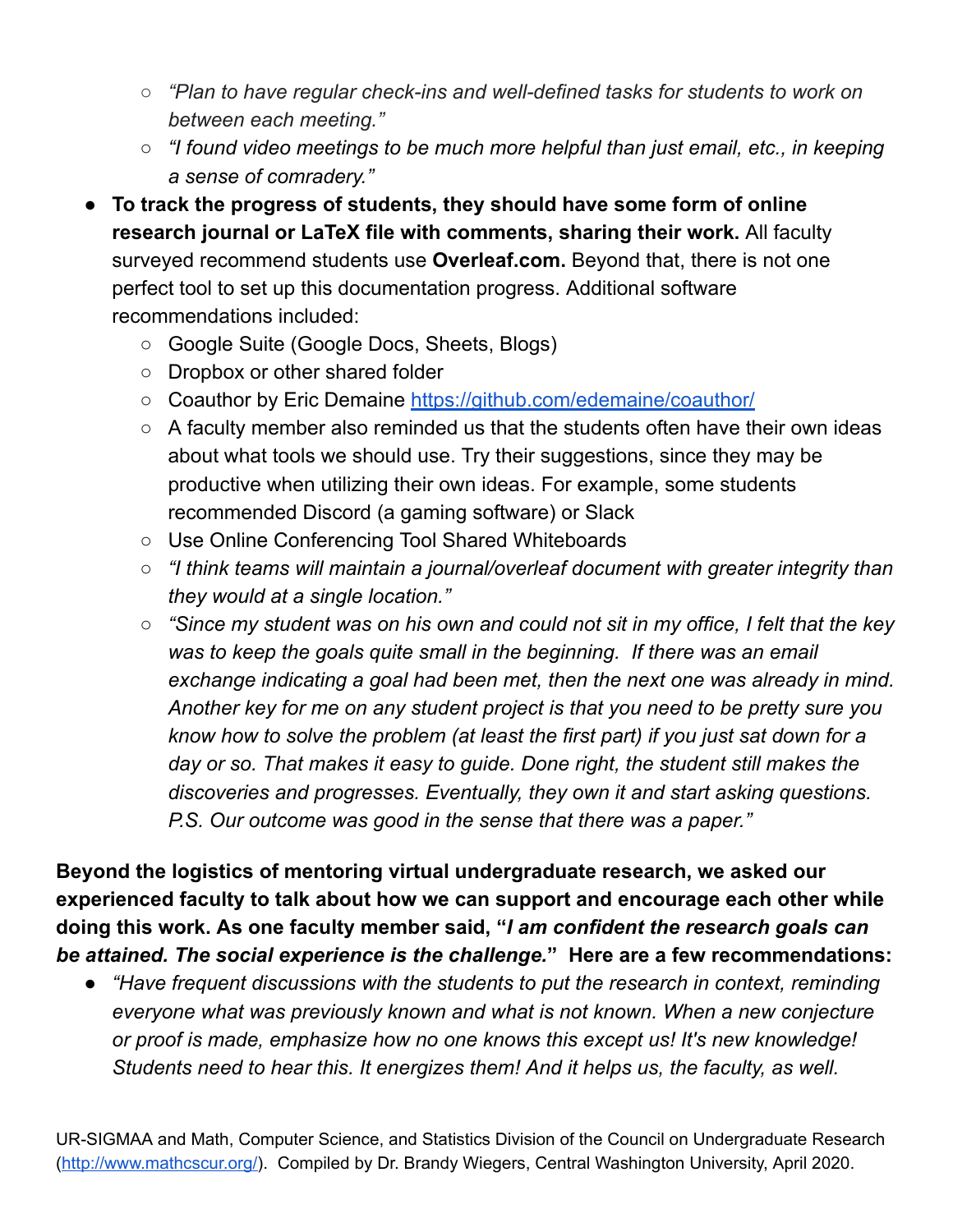*(There's nothing special to virtual research about that, except perhaps that such discussions need to happen more often if you never meet face-to-face.)"*

*● "Spend time talking about how the students' lives are going."*

#### **Virtual Team Building Recommendations:**

- *● "I ask the students to create a chat. I require everyone to join in the chat discussions."*
- *● "Students who don't know each other need to meet on their own, without the faculty mentor, to build relationships. Making excuses for them to meet \*\*in pairs\*\* to work on a specific task helps the team building process. For example, at an REU that started online for a week before becoming face-to-face, I sent each student a paper to read on background material. I put them in pairs and told them to meet over Google Hangouts to explain their paper to their partner, with instructions to ask each other as many questions as they can. Then the whole group met with me and each student gave a presentation on their paper to everyone. This helped them all learn background material while helping them get to know each other."*
- *● "Use collaborative puzzles like the ones offered through Harvard's CS50x Puzzle Day (past contest puzzles are available online -- pick two or three for a small group to work on)."*

#### **A final thought from an experienced mentor:**

*"The biggest challenge I've found with virtual undergraduate research is the potential for a* lack of focus on the part of the students. The challenges here vary a lot depending on if its *summer research, like for an REU, versus research during the school year. But focusing on a summer REU, the research mentor needs to provide virtual structure to substitute for the natural structure that a face-to-face REU would provide. The students should have scheduled time where they are supposed to meet online; I suggest twice a day, say in the morning and late afternoon or evening. The mentor needs to have regular, scheduled check-in progress reports with the students. Mentors should resist the tendency of some in-person REU directors to leave the students on their own for a week while the mentor attends a conference.* The students need to treat the virtual REU like a full-time job, but one where they get to go *home and have more flexibility than if they were to travel to a campus for the summer."*

### **Is it worth it? Mentors share one thing that they have enjoyed about doing virtual research:**

*● "There is more flexibility. Students also may be more likely to work after the REU time frame since they will be in the habit of working remotely."*

UR-SIGMAA and Math, Computer Science, and Statistics Division of the Council on Undergraduate Research ([http://www.mathcscur.org/\)](http://www.mathcscur.org/). Compiled by Dr. Brandy Wiegers, Central Washington University, April 2020.